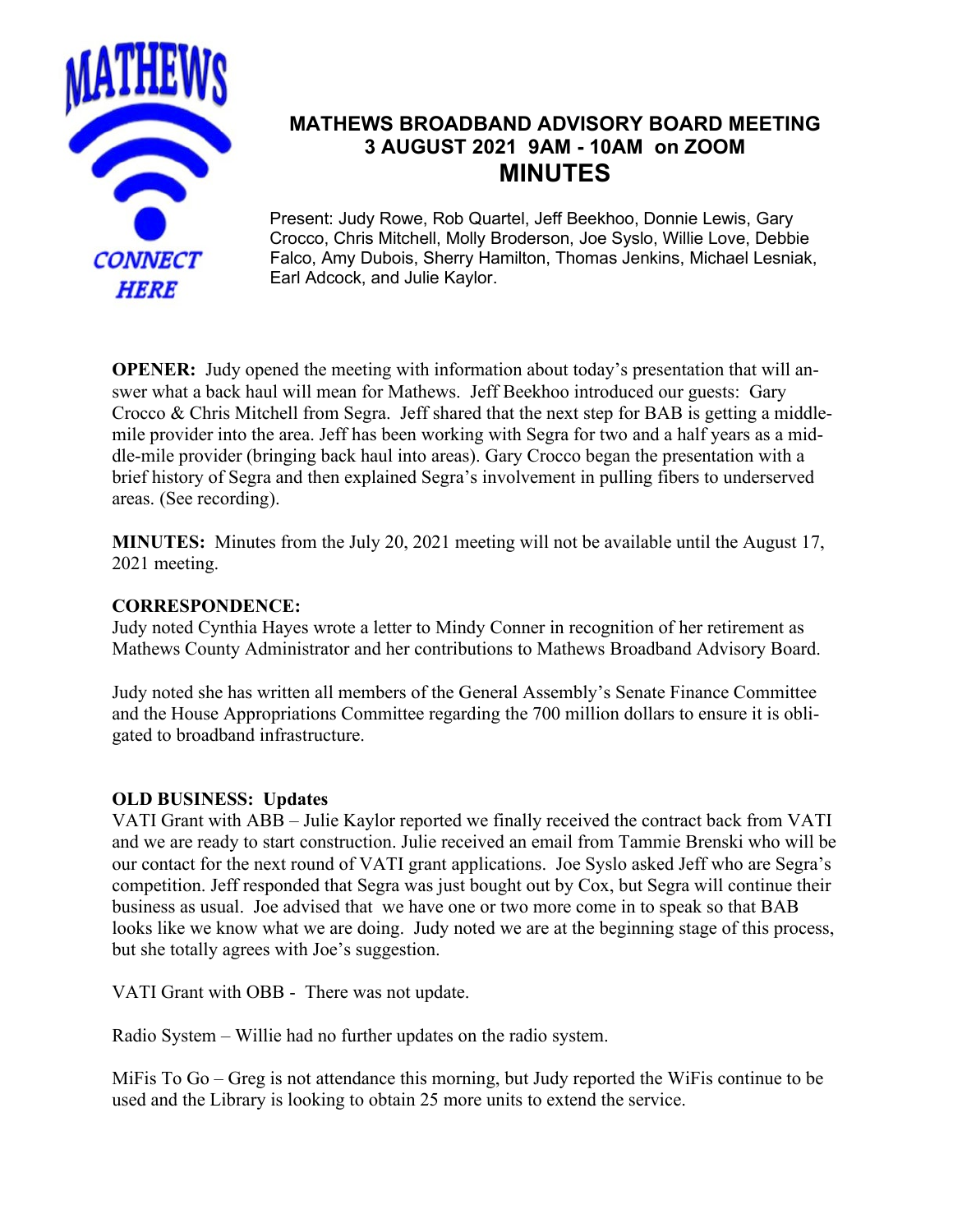Smart Poles – There was no update.

Signs and Website – Judy noted that Julie Kaylor is now handling the website.

BOS Presentation and Requests -- Judy shared the PowerPoint presented at the last Board of Supervisors meeting. The presentation (titled Universal Broadband) included tower costs, the Not to Exceed Statement, tower maps created by Tyler Beekhoo, the Department of Housing and Community Development 2022 VATI Grant, much needed back haul into Mathews County, the Governor's \$700 million in American Rescue Plan funding. (See recording.) Judy noted we received strong support and approval from the Board of Supervisors. Unlike other localities, Mathews Broadband Advisory Board is made up of many members who jump in and lend their expertise. Judy recognized and welcomed new member Molly Broderson.

#### **NEW BUSINESS:**

Next 3 Projects: Judy noted these are three big projects.

**Towers** – Jeff stated we are looking at getting the geo analysis completed to send to the tower companies to gain more accurate costs before sending out the RFP.

**Expansion of coverage from towers** – This will be covered in the 2022 VATI grant application.

**Back haul into Mathews** – Jeff identified other back haul providers and explained how back haul works. The fiber providers actively work to build fibers connections coming from the Transatlantic fiber coming into Virginia Beach by taking those fibers and building paths to major (tier 4) data centers. Jeff noted it is critical that we get a decent back haul to this area because it opens the door for tying into schools and telehealth and opening up funding sources. Donnie Lewis expressed concern that Jason Hamil is pulling his RFP for the Bohannon Station tower. Jeff responded that Jason has had difficulty getting a commitment from Verizon on getting a leased space. Donnie stated the Bohannon Fire Station membership is unhappy because they have not received direction on where things are going with the tower (what's in it for the Station). Jeff responded there will need to be a meeting with the Bohannon Fire Station.

Hybrid Meeting: Judy noted the 17 August 2021 meeting will be 10:00 am at Mathews Memorial Library. Book your seat with Judy to attend the meeting at the Library. Greg will make it possible for others to attend virtually.

| Market Days: Saturday, 11 September 2021                                                                                                                                                                                                                                                                                           |
|------------------------------------------------------------------------------------------------------------------------------------------------------------------------------------------------------------------------------------------------------------------------------------------------------------------------------------|
| BAB Information Booth (Judy hopes to have some demonstration available)                                                                                                                                                                                                                                                            |
| Volunteers needed between 9:00 AM - 5:00 PM                                                                                                                                                                                                                                                                                        |
| $\mathbf{I}$ $\mathbf{I}$ $\mathbf{I}$ $\mathbf{I}$ $\mathbf{I}$ $\mathbf{I}$ $\mathbf{I}$ $\mathbf{I}$ $\mathbf{I}$ $\mathbf{I}$ $\mathbf{I}$ $\mathbf{I}$ $\mathbf{I}$ $\mathbf{I}$ $\mathbf{I}$ $\mathbf{I}$ $\mathbf{I}$ $\mathbf{I}$ $\mathbf{I}$ $\mathbf{I}$ $\mathbf{I}$ $\mathbf{I}$ $\mathbf{I}$ $\mathbf{I}$ $\mathbf{$ |

Judy is also looking at the Farmer's Market on Saturdays as a means for having an information booth for one or two Saturdays.

**ADJOURN** There being no further business, Rob Quartel made a motion to to adjourn.